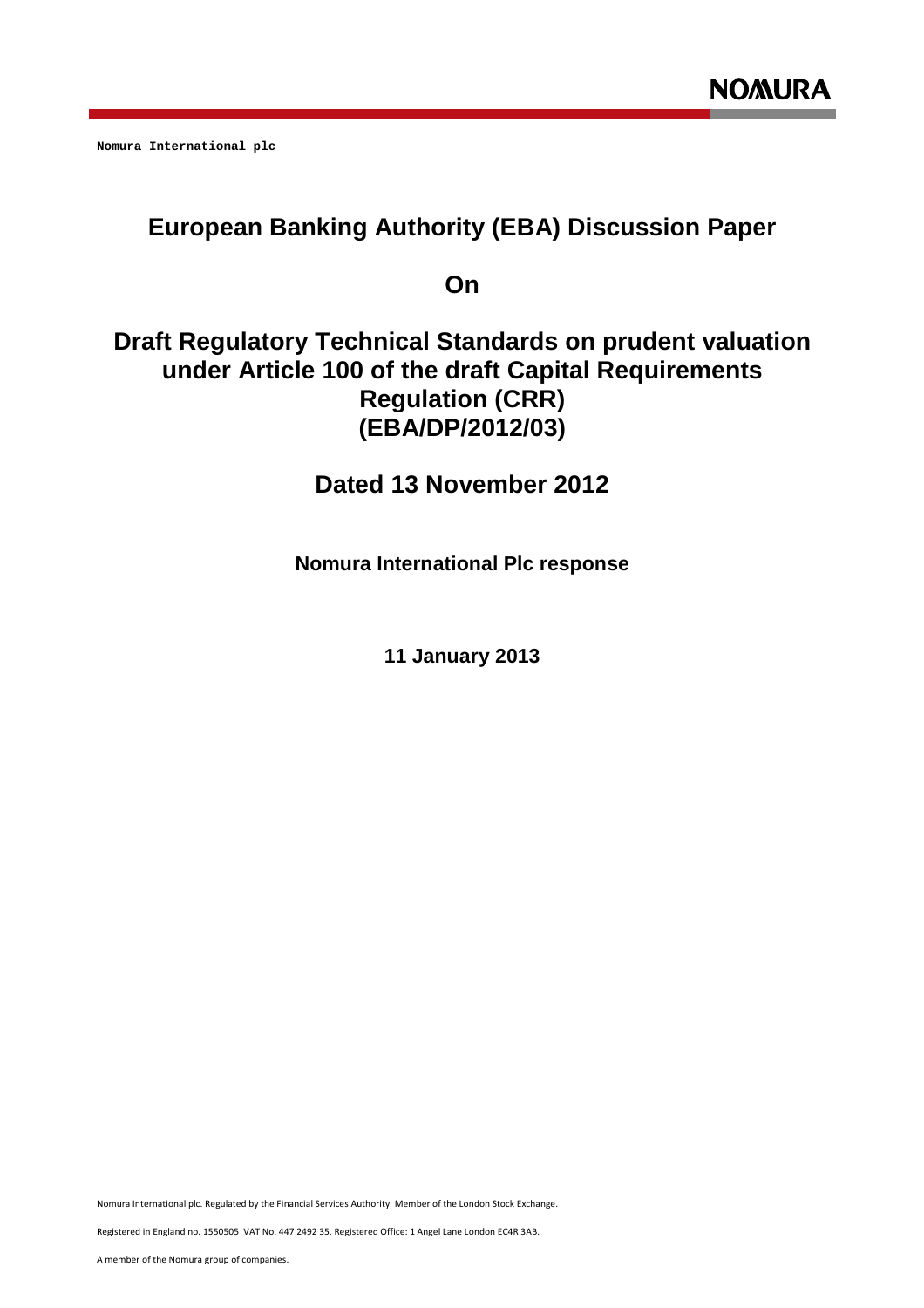## **Introduction**

Nomura welcomes the opportunity to comment on the discussion paper (DP). The firm has also contributed to and endorses the ISDA/AFME/BBA industry response.

Nomura International plc is an international investment bank with a Japanese heritage operating in London and other offices in Europe. Our activities include:

- Trading and sales in fixed income and equity products, including related derivatives;
- Investment banking services;
- Asset and principal finance business; and
- Corporate finance and private equity.

There are a number of overarching issues which are highlighted below along with responses to the individual questions raised.

While recognizing that the EBA wishes to achieve a comparable starting point for the calculation of regulatory capital resources we believe that attempts to achieve this via a prescriptive approach using prescribed Confidence Levels will not be successful for the reasons we set out in this response. The positions with the largest valuation uncertainty do not lend themselves to such an approach and those positions which are liquid enough to allow the calculation of Confidence Levels with a degree of certainty are those where uncertainty is low and resources would be best directed elsewhere. Similarly the prescriptive backtesting contained in Annex 1 and Annex 2 is flawed in both concept and design as detailed in the response to Q14 below.

The Regulatory Technical Standards (RTS) need to recognize that judgment will be required both by institutions and by the regulators themselves. No formulaic approach can substitute for the use of supervisory judgment and understanding of how individual firms operate in relation to valuations.

There appear to be many areas of overlap between this DP and other areas of regulatory capital requirements being developed internationally – some of these have been considered within the DP but others have not. Within the regulatory capital calculations for an institution there currently exist many capital add-ons by mean of multipliers or additional calculations in both Pillar 1 and Pillar 2 along with other proposals currently being discussed by regulators such as the Fundamental Review of the Trading Book. Nomura recommends that the EBA consider its overall approach to minimize the occurrence of such overlaps/double-counting in conjunction with the Basel Committee.

## **Q1. Do you believe that a proportionality threshold should be considered before requiring an institution to assess the prudent value of all fair value positions? If yes, how would you define the threshold?**

Nomura believes that the EBA should introduce a proportionality threshold. For example, institutions with insignificant AVA's (e.g. less than x% of common equity tier one capital) might not be required to a) calculate the Prudent Valuations each period but should demonstrate to their regulator on a less frequent basis e.g. annually that the Prudent Value calculations would be immaterial; b) deduct AVA's from common equity tier one capital.

**Q2. Do you agree that the exit price used as the basis of prudent value does not necessarily need to be based on an instantaneous sale? If yes, provide argument to support your view.**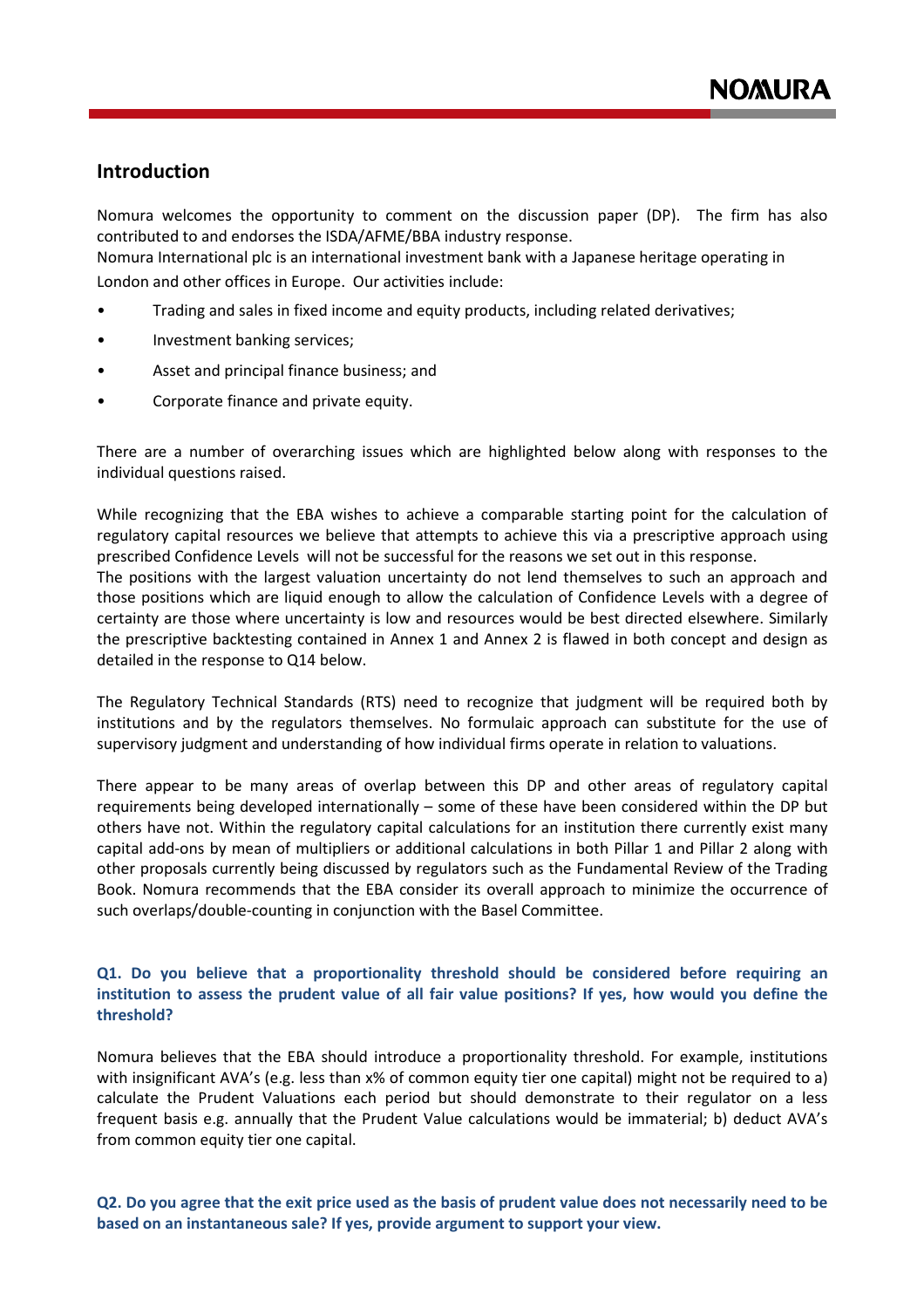Nomura contemplates this topic in relation with the 'normal course of business disposal'. Stepping back from the framework and looking at the purpose of the AVAs – it is to ensure that regulatory capital adequately reflects prudent valuations for fair valued assets  $-$  to ensure the solvency of a bank is appropriately calculated. No forced sale is required for these purposes: and the assumption of a going concern needs to be reflected and instantaneous sale is therefore not relevant. Only the value of the asset if disposed of in the normal course of business is relevant.

Nomura believes that the exit price used as the basis of prudent value does not necessarily need to be based on an instantaneous sale. The concept of instantaneous sale is difficult to assess particularly for complex and illiquid products.

For complex products we believe that rather than specifying an instantaneous sale it would be more beneficial to require that the exit price is established at the balance sheet date assuming that the other party involved had already had time to study the details around the product/position concerned, such that the only thing to do on the balance sheet date is to agree the final price and sign the agreement. E.g. when selling a bespoke product, an instantaneous sale would be difficult since a counterparty would first need to read and understand the documentation around the product.

## **Q3. Should a specific time horizon for exit be set when assessing the prudent valuation? If so, how the time horizon should be set (e.g. the same time horizon for calculating Value-at-Risk (VaR), Credit Risk Capital Requirements, etc.), what should it be and how would it feed into the calculating of AVAs?**

No; the applicable time horizon to determine prudent valuation will depend on the instrument type / position. It is not appropriate to prescribe a time horizon as a general factor for the calculation of prudent value. Institutions should assess the appropriate time horizon where required  $-$  e.g. for the estimation of concentration adjustments. The comparison with VaR and other capital measures is spurious, since these other calculations are designed to calculate losses over a specified period, which therefore needs to be prescribed, whereas the assessment of prudent value should aim to capture exit price, whatever period that would take in reality.

## **Q4. Do you support the concept of a specified level of confidence to determine AVAs? If not, why? Are there any AVAs where the use of a specified level of confidence is not appropriate?**

No, Nomura does not support the highly specific way suggested in the Paper as mentioned in the introduction to this response. The concept of a specified CL is only meaningful and possible to statistically assess for the types of position that are liquid and that have an inherently low level of valuation uncertainty (and hence relatively low AVA associated with them). For complex and illiquid positions, the CL can be very subjective and not statistically measurable. Hence, an approximate level of confidence should be specified only as a benchmark for high-level calibration of the framework.

We understand that the EBA aims at a harmonised and comparable set of measures. To serve this purpose, a predefined confidence level can be acceptable only if it is calibrated to a reasonable level and exclusively used as a benchmark and not a compulsory measure.

## **Q5. If you support a specified level of confidence, do you support the use of a 95% level of confidence? What practical issues might arise or inconsistencies with other parts of the CRR when using this level of confidence?**

Nomura does not support the use of a specified confidence interval for the reasons listed above however if one is imposed we do not support the use of a 95% level of confidence. A 'target' level of 80% to 85%, roughly equivalent to 1 standard deviation from the mean, would be more appropriate as a benchmark.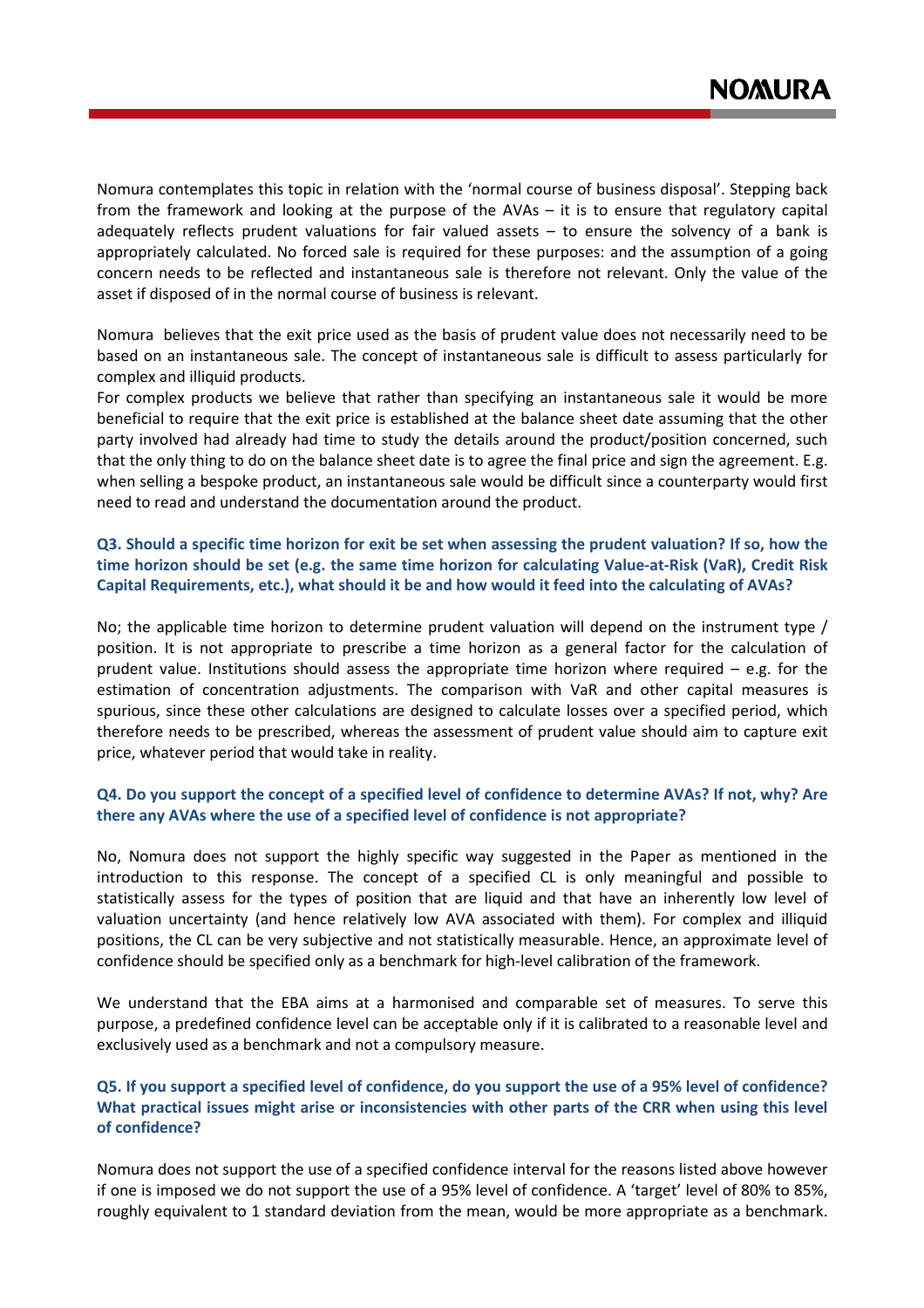It should be simple for a competent regulator to assess the assumptions used and whether they are conservative or not. The higher the CL is, the higher the subjectivity and the uncertainty surrounding the calculation are likely to be given the limited sample of data. Therefore Nomura does not support a 95% CL. Furthermore, given the procyclical nature of AVA's, a 'target' level of 80% to 85% is more favourable as it would generate less procyclicality than a 95% CL.

## **Q6. How prescriptive do you believe the RTS should be around the number of data points that are required to calculate a 95% level of confidence without any more judgmental approach being necessary?**

As noted in the answers to 4 and 5 above, there should not be a statistically-calculated CL prescribed. There should certainly not be a specified number of data points used to calibrate the CL, since the number of data points would be dependent upon judgements made around the quality and quantity of the data available for each type of transaction. Since the judgment approach used will utilise available information in order to reach a prudent conclusion it would utilise available data points and so the question seems redundant.

## **Q7. If you support a specified level of confidence, do you support the explicit allowance of using the level chosen as guidance for a more judgmental approach where data is lacking?**

Again, see answers to questions 4, 5 and 6 above. Where data is lacking, there will be no possible approach other than use of judgment. Given the relative materiality of AVAs for complex and/or illiquid instruments and positions, which will tend to be relatively lacking in available data, such a judgmental approach is preferred for calibration of the framework more generally.

### **Q8. Should any additional possible sources of market prices be listed in the RTS?**

The RTS already provides scope ("including but not limited to") to add other data sources, so it is not necessary to attempt to list these prescriptively. Also, such data sources develop over time therefore trying to capture a complete list at a point in time is not appropriate.

## **Q9. Should more description be included of how to use the various sources of market prices to obtain a range of plausible prices?**

No, it should not be required. Institutions should use appropriate methodologies, to be challenged if and where appropriate by regulators. Indicative description may be useful for smaller participants but should not be binding for Tier 1 banks.

## **Q10. Should the RTS be more prescriptive on how to use the various alternative methods or sources of data to obtain a range of plausible prices where there is insufficient observable data to determine the range by direct statistical methods? If so how?**

No, Nomura believes that it is not possible to be prescriptive in these circumstances, which will require judgment to be applied, taking into account the nature of the instruments and positions concerned. Here again, institutions should use appropriate methodologies, to be challenged if and where appropriate by regulators.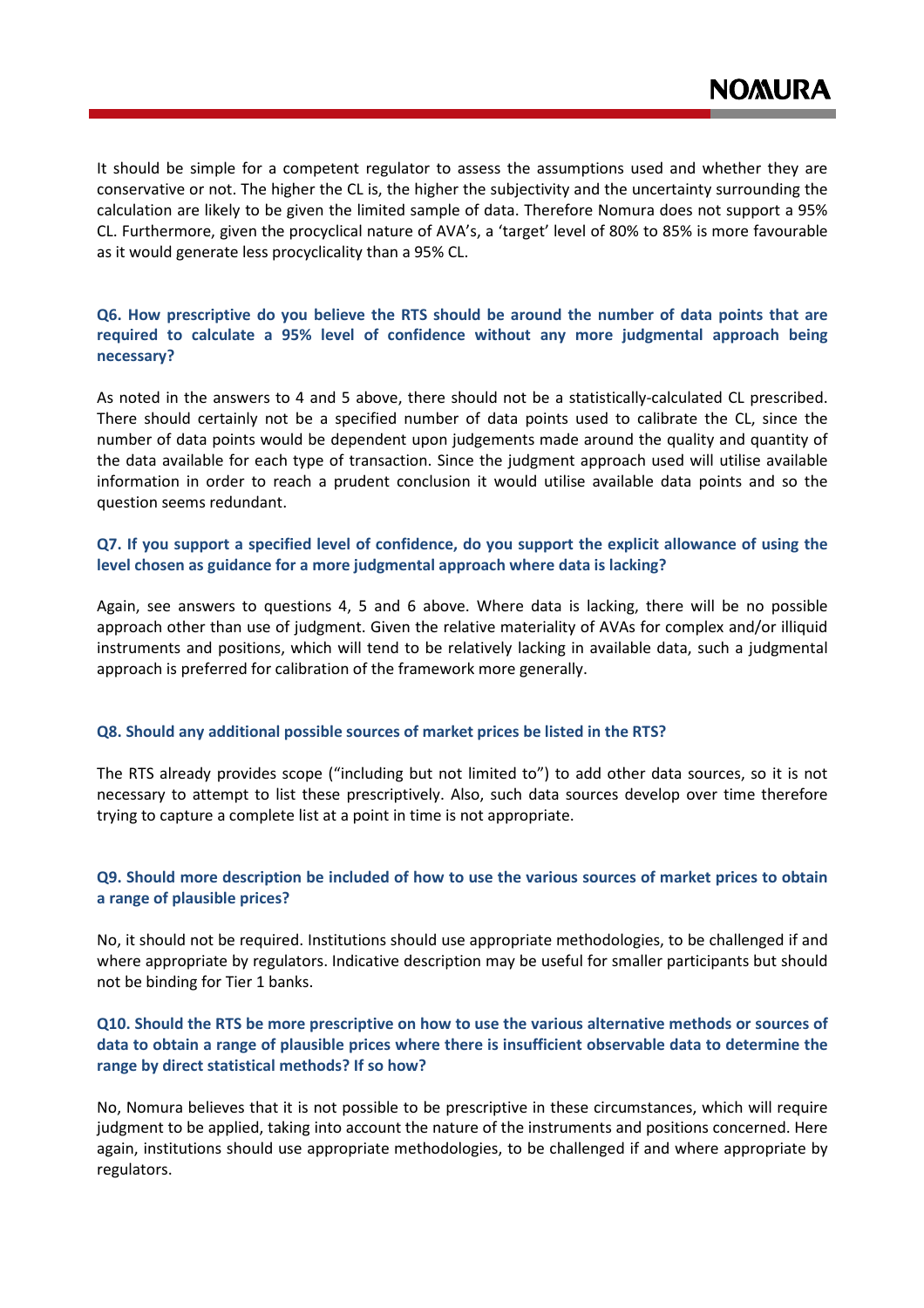#### **Q11. Are there any other indicators of large market price uncertainty which should be included?**

No, we do not believe additional items should be included.

## **Q12. Do you believe the approaches set out above are appropriate for each of the adjustments listed in Article 100? If not, what approaches do you believe would be more relevant?**

We feel that close-out costs and market price uncertainty could be treated jointly, and the Operational risk charge should not be included in this framework as it duplicates part of the Operational risk capital charge. This Paper also introduces a new adjustment which was not required by the level 1 text: balance sheet substantiation. The Balance Sheet substantiation requirement is not an appropriate source of valuation uncertainty. Additionally the concentration and liquidity horizon are already captured and capitalised in Pillar 2. This accounts for another area of double counting which should be eliminated. Liquidity horizons are also already part of the Basel Committee's Fundamental Review of the Trading Book.

Below are any specific comments on the AVA's mentioned in section 4.4:

#### Close-out Costs:

We note that the requirement that the risk netting is "consistent with, or demonstrably more prudent than, the most accurate hedging of the risk available using tradable instruments" is extremely onerous and risks materially over-stating the exit costs for a given portfolio. For example, options on the Eurostoxx50 equity index are tradable at every 50 index points. However, it is not necessary to manage a whole portfolio of such options down to this strike level. Where these options are either in- or out-of the-money (and especially as the contracts become close to expiry), the difference in risk is small for 2 contracts with strikes 50 index points apart, and so no institution would manage the risk down to this level of granularity, despite there being different hedging instruments available. This requirement should therefore be re-worded to be less prescriptive, but still to ensure that an institution considers a prudent and appropriate level of risk aggregation within its close-out costs.

#### Operational Risks:

Operational risk does not appear to be a part of valuation uncertainty. The Operational risk is either in overlap with other requirements, or is not per se an operational risk. We note that the deliberate choice of a model that turned out to be incorrect is not an operational risk but is a model risk, while the unintentional use of wrong model or bugs in code are operational risks. The latter should be clearly segregated from the prudent valuation, while the former should be captured through model risk.

#### Market Price Uncertainty:

There is a clear overlap between bid / offer close-out costs and market uncertainty which is not captured within the DP.

#### Early Termination:

The Early Termination AVAs are primarily driven by client relationship which includes profits from further trades and should not be material to the valuation in normal course of business. When under stress, the decision to preserve client relationship conflicts with the necessity to survive.

#### Future administrative Costs:

Nomura believes that the requirement for this AVA is over-punitive. This provision makes the prudent value depart from the announced objective of realization of value in an on-going concern basis, by assuming full exit of the entire activity. It also seems to us that from a market participant perspective,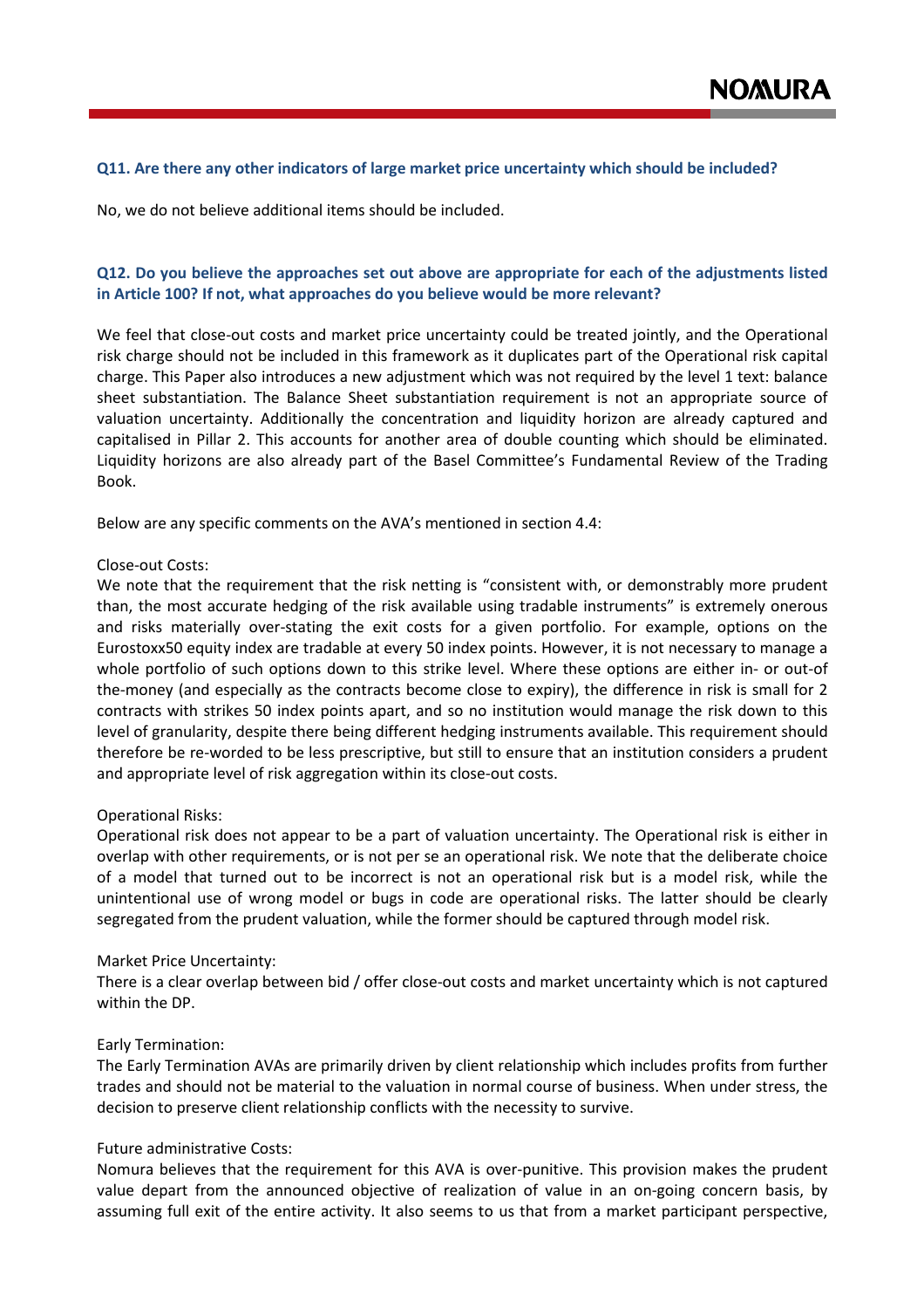the future administrative costs that might be charged are mainly incremental charges because it is very likely that such market participant has already an active running book. Therefore, we would propose a less strict requirement in the form of the incremental administrative costs from market participant stand point.

#### Model risk:

The description in the paragraph 45 makes sense. However this is also an overlap with the on-going fundamental review of trading book which will require a capital add-on.

#### Balance sheet substantiation:

This is out of place. It is not an appropriate source of valuation uncertainty and is outside the scope of the Basel recommendations.

## **Q13. Are there any other material causes of valuation uncertainty that the RTS should describe an approach for? Or are any of the adjustments listed above not material and should not be included?**

There are no additional material causes. As described in the response to Q12 above it is felt that there are flaws in a number of the approaches mentioned, that operational risk and balance sheet substantiation are not appropriate sources of valuation uncertainty and that balance sheet substantiation is outside the scope of the Basel recommendations.

## **Q14. Do you believe that the testing approach in Annex 2 represents a useful tool to test for prudence of valuation? If not, what weaknesses make it unsuitable?**

Nomura believes that the approach proposed is not useful. This approach could only be properly implemented for the more liquid, low uncertainty instruments, where the AVAs will be relatively low. As mentioned previously, even for liquid positions, the proposed approach is flawed, since positions would fail due to intra-day market moves and it would fail properly to identify sources of imprudent valuation. The example used in Annex 1 for transaction 1 concludes that a position which is sold at 100.05 a day after it was marked at 100.15 is an imprudent valuation. The traded price is 0.1% away from the prior day close. This is equivalent to an annualised volatility of less than 2% (which is a very low level). It in no way demonstrates an imprudent mark and in itself shows why the approach suggested by annex 1 and annex 2 is not useful. It is a disproportionate use of resources for no return on measuring prudent valuation.

## **Q15. Do you believe that the RTS should be prescriptive with respect to validation techniques? If not, how do you believe that comparable levels of prudence should be ensured for the valuations across institutions? Are there other validation techniques that you believe should be detailed in the RTS?**

No, Nomura believes that the RTS should not be prescriptive with regards to validation techniques and as per the response to Q14 the validation techniques suggested in Annex 1 show that the approach is flawed. Portfolio benchmarking as previously performed by the UK FSA or recently introduced by consensus services are more effective and informative.

## **Q16. Do you support the concept that prudent value can never be greater than fair value including fair value adjustments at both the individual position and the legal entity level? If not, what would be the reason to justify your view?**

Generally, it is correct to say that prudent value should never be greater than fair value, including fair value adjustments at the entity level. However, there might be exceptions, at the position level as whilst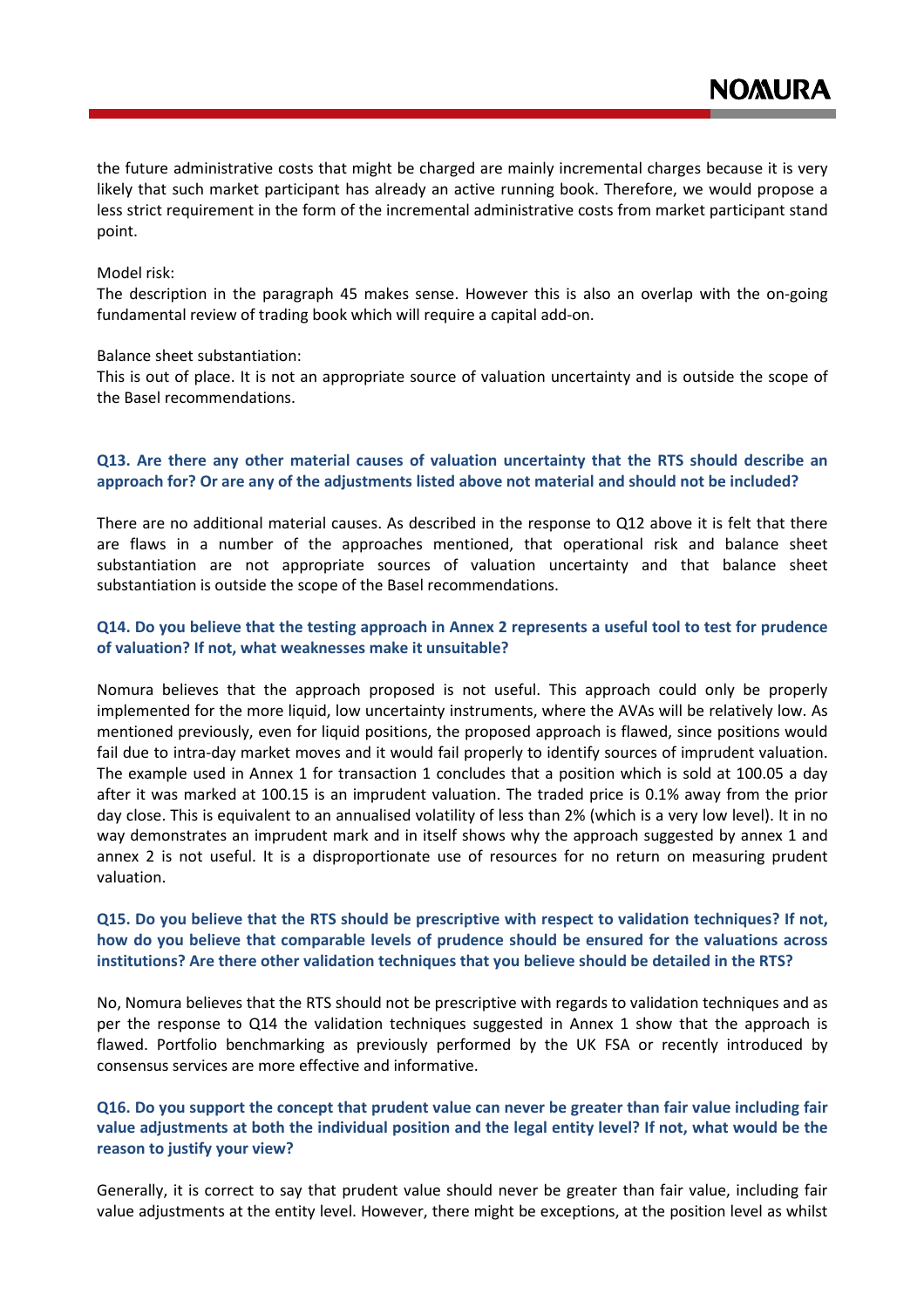prudent value is likely to be at least as conservative as fair value at a position level, no systematic rule may be established:

- 1) Distressed assets are often marked to very defensive levels and have often embedded value. E.g. where a portfolio of distressed assets has the overall portfolio value considered but some of the assets may be undervalued e.g. written off to zero when there would be some value then it should be possible to consider the overall portfolio value which could mean the same impact as writing these undervalued assets up.
- 2) Any Day1 profit holdouts may also need to be considered for offset against the AVA.
- 3) At the portfolio level fair value may have been reached with a model or surface which overvalues some positions while undervaluing others. It is possible that some of the positions which are undervalued and conservative may potentially have a higher prudent value than their fair value. This will be offset by the larger difference between the prudent and fair value of the positions which were overvalued. To disallow this would be unreasonable.

## **Q17. Would you support the availability of a diversification benefit within the aggregation of positionlevel AVAs? Please explain the reasons and justification why, providing any evidence available to support your arguments**

Yes, Nomura believes that allowing diversification benefit is essential.

An important point with regard to diversification (mentioned in annex 4 of the Paper) is that it is likely that Fair Value already incorporates a substantial part of the prudence required by CRR. It is important to note that in large portfolios, with both long and short positions, it is not reasonable to assume that every single position will move adversely together, likewise with risks across different positions and markets. Risks and the associated valuation uncertainties are partially diversified away.

**Q18. If simple aggregation better reflect your assumptions and practices or would you support the availability of diversification benefit, do you support creating a simplified standard approach, an example of which is shown in Annex 4? If you do, do you have alternative suggestions on how this standard approach should be specified? Are the suggested correlations in the example appropriate, if not what other values could be used?** 

As noted in the answer to Q17, Nomura believes that it is very important to include diversification benefit, but it should not be stipulated as a prescriptive approach which all firms have to follow. Regulators should assess the reasonableness of the institution's diversification approach.

It may be possible to specify a simplified standard approach, which those institutions without a credible internally-developed approach to diversification could choose to adopt. The proposed simplified approach in Annex 4 appears to be very punitive and would be complex to calculate. Nomura would suggest that a consultation group as proposed in the ISDA/AFME/BBA joint industry response look at a potential simplified methodology that could be used.

Similarly, where institutions choose not to model diversification (under any approach), they could be permitted to adopt an approach with no diversification benefit assumed.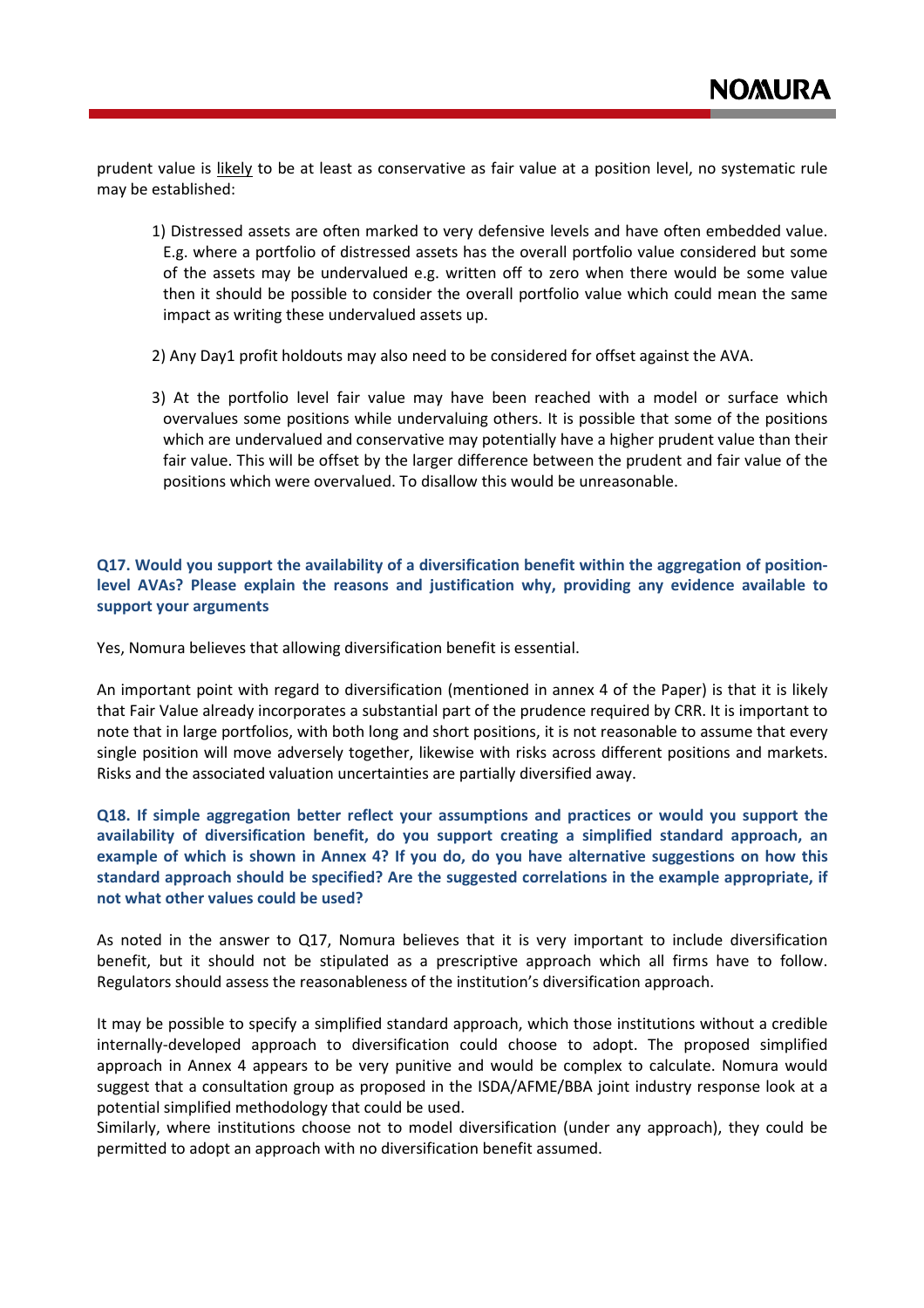## **Q19. If you support the availability of diversification benefit, do you support allowing an in-house approach which should be subject to approval by the regulator, an example of which is shown in Annex 4?**

Yes, Nomura believes that an in-house approach, subject to regulatory approval, is the preferred option – see answers to questions 17 and 18 above.

The example in Annex 4 is too prescriptive, and implies that there is an optimal and consistent way of improving the computational efficiency across all institutions under different environments. This is simply not the case. The regulator should be competent enough to review whether an in-house approach is satisfactory.

## **Q20. Would you agree that offsets against AVAs for overlaps with other Pillar 1 capital requirements should not be permitted? If not, what offsets might be appropriate and under what conditions might they be allowed (e.g. individually assessed by the institution and agreed with the regulator rather than specified in the RTS)?**

Nomura believes that offsets should be permitted where AVAs and capital requirements overlap. This would appear to be the case for Operational risk, where the RTS should clarify the position for Basic Indicator and Standardised Approaches to the Pillar 1 capital calculation. Where institutions can demonstrate other areas of overlap, offset should also be permitted and should not be restricted to pillar1 charges only.

There are clearly some overlaps that must be quantified and for which deductibility should be sought for:

- VaR/stress VaR capture already to some extent data uncertainty
- The Incremental Risk Charge (IRC) also addresses illiquidity and concentration risks
- The RTS should also address tax deductibility

## **Q21. Do you believe the above requirements are appropriate? If not, what other requirements could be necessary and what requirements stated above are considered not to be relevant?**

Nomura supports the aims of the paper but believes that the requirements as laid out are far too prescriptive. They also appear to suggest a degree of 'systematisation' which is inappropriate and likely impossible for a framework which necessarily requires extensive use of judgment and subjective assessment. The requirements are highly demanding in terms of documentation, systems, control and reporting requirements which in principle appears to be reasonable but unrealistically difficult to implement.

For example, paragraph 73 says that institution valuation and risk measurement systems should systematically recognise and account for valuation uncertainty. If this means that all the different valuation uncertainty adjustments need to be embedded in the institution's front office / risk measurement systems, that would be an extremely complex, possibly unachievable task. It would introduce significant operational risk, effectively asking these front office systems to operate 'two sets of books'. Also, valuation uncertainty based on Balance sheet substantiation ineffectiveness is theoretically debatable and practically unachievable. Valuation uncertainty linked to operational risk is redundant.